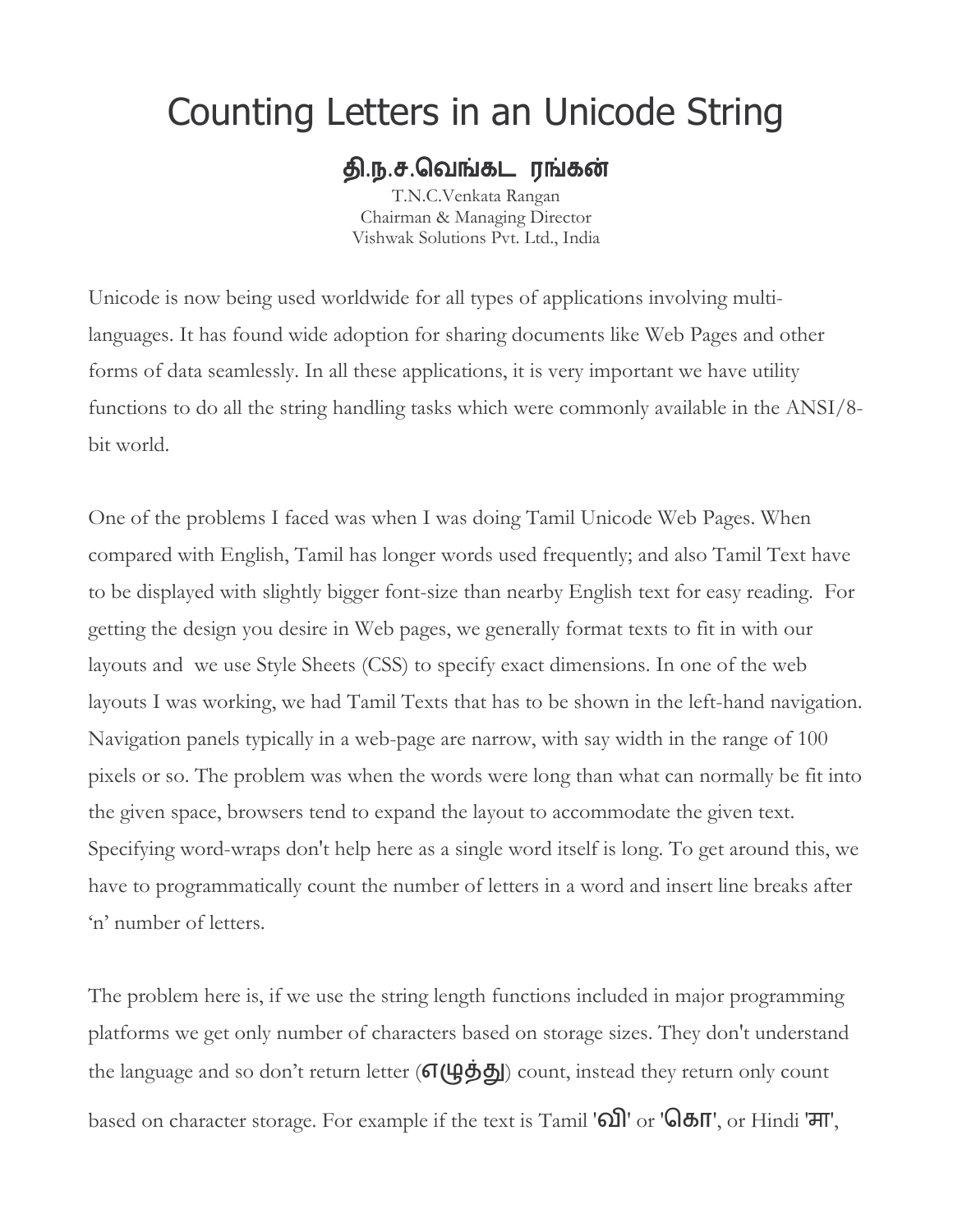the returned length is '2'. Obviously this is incorrect, as per language grammar it should be counted as '1' letter. The reason it counts two in Unicode is because to get the letter **old** in Unicode, two characters are combined "oil" and "on", which from a storage perspective is '2' storage slots.

To come up with a reusable solution to this problem, this paper presents with implementations in major programming platforms like Microsoft .NET, JavaScript and PERL. Generic Implementations with full source code for all the 3 platforms are made available in my blog<sup>7</sup> at

www.venkatarangan.com/blog/content/binary/UnicodeLengthSourceCode.zip

The Unicode Technical Standard<sup>1</sup> #18, defines Regular Expression support for string handling of Unicode Strings. Though Microsoft .NET, JavaScript and PERL supports Regular Expressions, in this paper I have shown slightly different approaches to solve the problem. The idea being to showcase different ways of Unicode string handling with these platforms.

Let us now look into each of these implementations in detail.

#### **Microsoft .NET Implementation**

The .NET Implementation exposes a class "UnicodeString" which has a method "Length()", this returns the number of Tamil letters present in a string.

This method (Figure 1) uses .NET Framework, System.Char.GetUnicodeCategory $()^2$ method. This method categorizes a Unicode character into a group identified by one of the UnicodeCategory<sup>3</sup> (Defines the Unicode category of a character) values. The official data mapping<sup>4</sup> Unicode characters with Unicode Category values is defined at Unicode.org.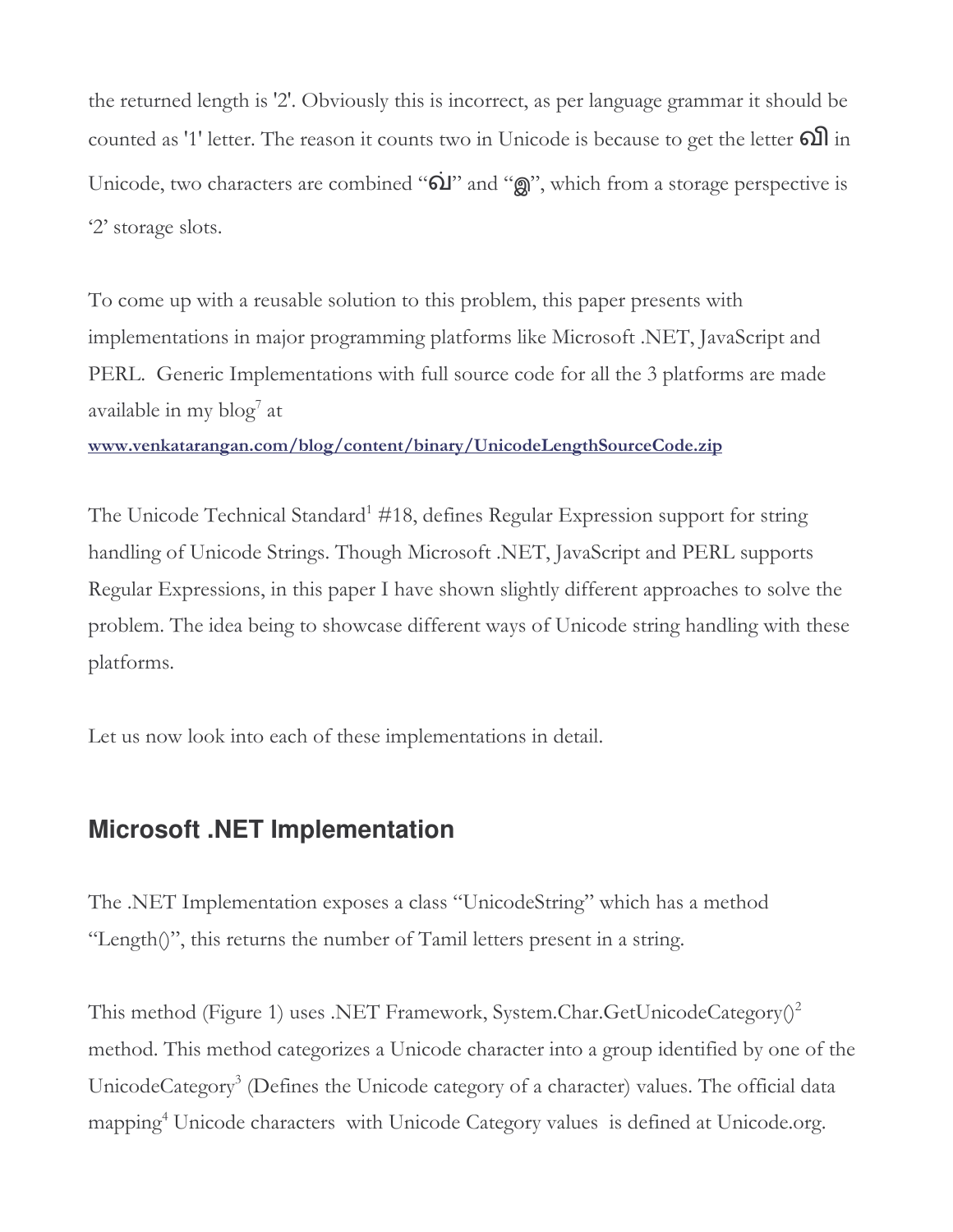```
Public Function Length() As Integer
       Dim ModifiersCount As Integer = 0Dim StringLength As Integer = 0Dim CurChar As Char
      Dim CurCategory As String = " "StringLength = InputString.Length
       'counting the characters to be excluded
       ' (ा ा ी \sigma® ெ ே ை ொ ோ ௌ ௌ ் ௗ \epsilonு ீ) \,For Each CurChar In InputString
           CurCategory = CurChar.GetUnicodeCategory(CurChar).ToString
           If (CurCategory = NONSPACINGMARK) _
                 Or (CurCategory = SPACINGCOMBININGMARK) _
                Or (CurCategory = CONTROL) _
                Or (CurCategory = OTHERNOTASSIGNED) Then
                           ModifiersCount += 1
           End If
       Next
       StringLength -= ModifiersCount
       'Handle double counting of \mathfrak{L}^n and \partial\mathfrak{D}StringLength -= GetNumberofKshaAndSri()
       'Calculating the final length by adding ..
       StringLength += GetNumberOfAyudham()
       Return StringLength
```

```
End Function
```
Figure 1: Microsoft .NET Implementation (Partial code, for full code refer to download)

In the method, we first we find out the total string length, using the normal String.Length method. Then we use GetUnicodeCategory to find out those characters that are Spacing Mark, Spacing Combining Mark, Control Codes and Other Not Assigned Characters. We subtract this count from the total length. The next two lines are basically exceptions. The first exception is to handle  $\mu$ , (Sri) and  $\frac{d}{d}$  (KSha). Both these letters have no specific slot allocated for them in Unicode, but are formed by combination of two existing Unicode Slots. So when you count them, they are normally counted as 2 letters. So we need to subtract them once. The next exception is for Ayudham (...). This is not counted, so we add the number of Ayudhams.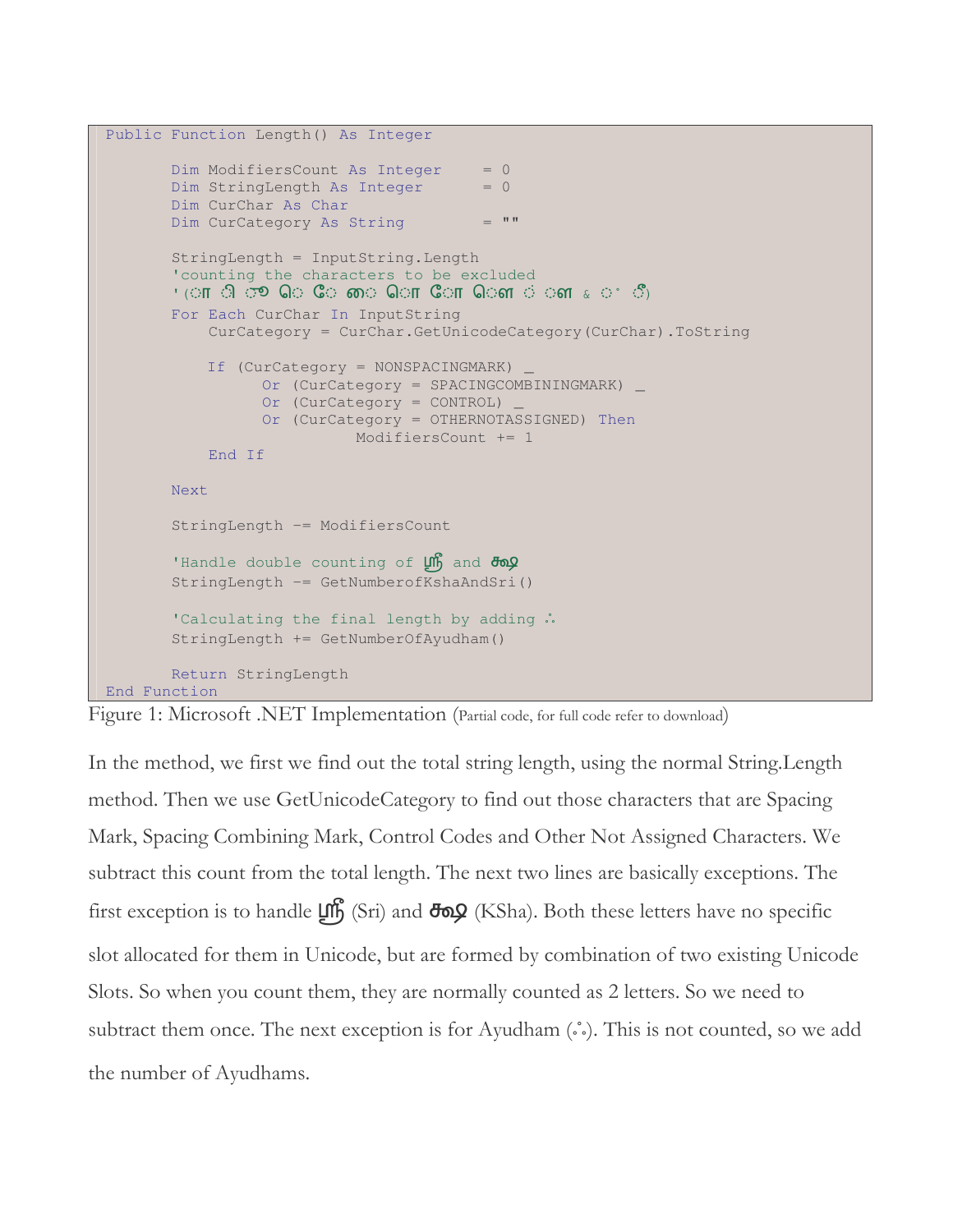## **JavaScript Implementation**

In the JavaScript Implementation, we take a different approach to solve the problem. We count the Unicode characters that have to be excluded. The characters we need to exclude from counting, with in the Tamil block turns out to be:

- Various signs
	- $\circ$  0B82 TAMIL SIGN ANUSVARA
- Dependent vowel signs:
	- O OBBE to  $\circ$  **IT** TAMIL VOWEL SIGN AA
	- o 0BBF © TAMIL VOWEL SIGN I
	- $\circ$  0BC0  $\mathcal{S}$  TAMIL VOWEL SIGN II
	- o 0BC1 
	<sup>(7)</sup> TAMIL VOWEL SIGN U
	- $\circ$  0BC2  $\circ$  TAMIL VOWEL SIGN UU
	- $O$  0BC3, 0BC4, 0BC5 <reserved>
	- $\circ$  0BC6  $\bigcirc$  TAMIL VOWEL SIGN E
	- $\circ$  0BC7  $\mathbb{G}$ : TAMIL VOWEL SIGN EE
	- o 0BC8  $\circledcirc$  TAMIL VOWEL SIGN AI
- Two-part dependent vowel signs:
	- $\circ$  0BCA  $\bigcirc$ T TAMIL VOWEL SIGN O
	- $\circ$  0BC6  $\circ$  0BBE  $\circ$ **T**
	- $\circ$  0BCB  $\mathbb{G}$ ON TAMIL VOWEL SIGN OO
	- $\circ$  0BC7  $\mathbb{G}$  0BBE  $\circ$  T
	- o 0BCC **QCM** TAMIL VOWEL SIGN AU
	- $\circ$   $0BC6$   $Q$   $0BD7$   $O$  61
- Various signs
	- $\circ$  0BCD  $\circ$  TAMIL SIGN VIRAMA
	- $\circ$  0BCE, 0BCF, 0BD0, 0BD1, 0BD2, 0BD3, 0BD4, 0BD5, 0BD6 <reserved>
	- o 0BD7  $\circ$  of TAMIL AU LENGTH MARK
- 25CC O- Dotted CIRCLE (Mapped in Windows Latha Font)

So the logic followed in the Javascript implementation is to count the total length,

subtract the exclusions. As in the Microsoft .NET implementation, we handle  $\mu$ , (Sri)

and  $\bigoplus$  (KSha) as exceptions. Figure 2, shows the Javascript implementation.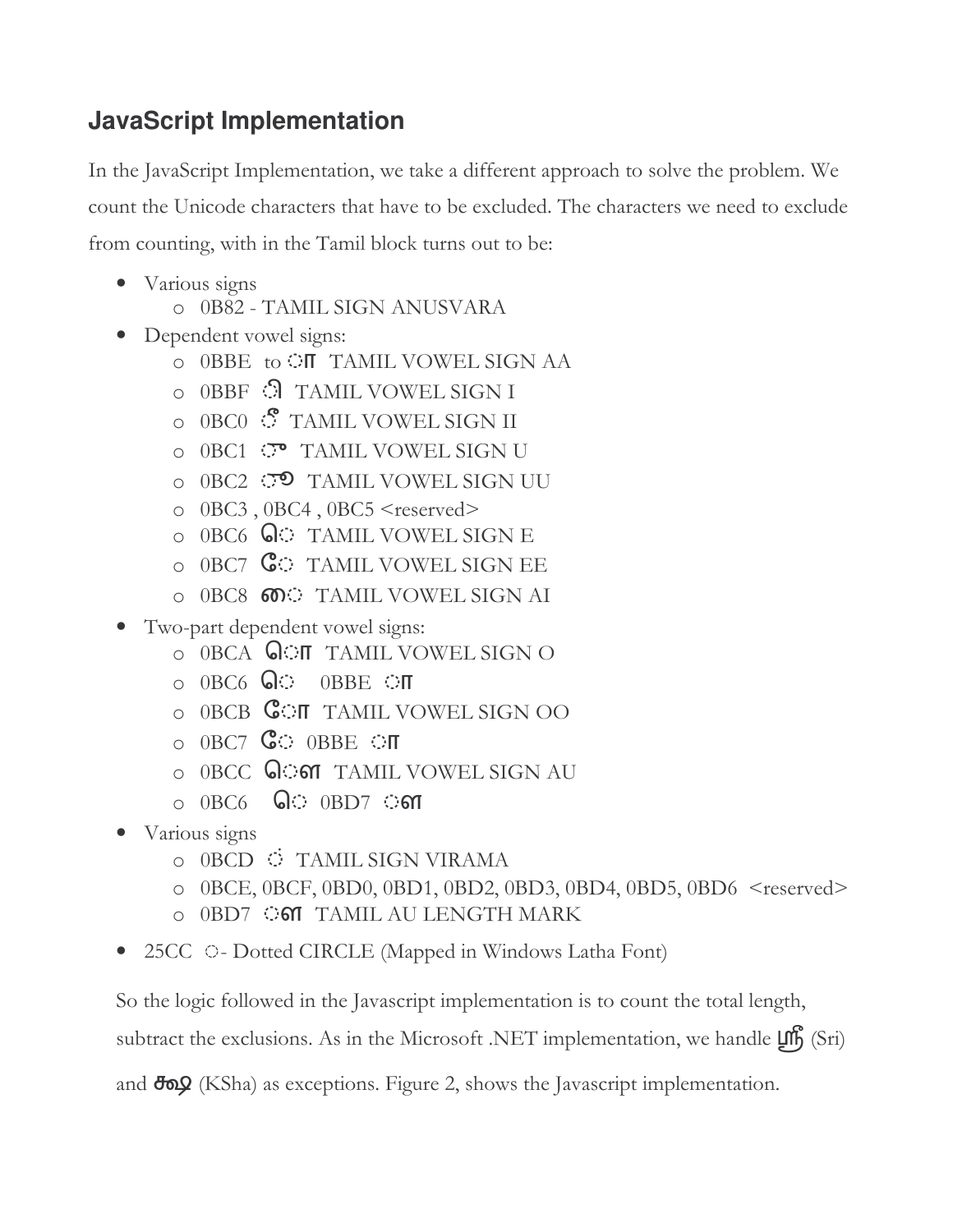```
function getUnicodeLength(userInput, chkTamilOnly) {
 //chkTamilOnly - Boolean. If false to count non-tamil characters also.
 var TAMIL ='\lceil \text{u0B80} - \text{u0BFF} \rceil';
 var TAMILEXCLUSION='[\u25CC\u0B82\u0BBE-\u0BD7]';
 //KSHA \u0B95\u0BCD\u0BB7 First three characters in KSHA sequence
 //SRI \u0BB8\u0BCD\u0BB0\u0BC0
 var TAMILKSHASRI='\u0B95\u0BCD\u0BB7|\u0BB8\u0BCD\u0BB0\u0BC0';
 var rgxTamilRange = new RegExp(TAMIL, "g");
 var rgxExclusion=new RegExp(TAMILEXCLUSION, "g");
 var rgxKSHASRI = new RegExp(TAMILKSHASRI,"g");
 var matchedExclusion = userInput.match(rgxExclusion);
  var matchedKSHASRI = userInput.match(rgxKSHASRI);
  var matchedTamil = userInput.match(rgxTamilRange);
 var actualLength = 0;var chkTamilLength = 0;var excludedLength = 0;
 var KSHASRILength = 0;if( matchedKSHASRI != null )
     KSHASRILength = matchedKSHASRI.length;
 if( matchedExclusion != null )
     excludedLength = matchedExclusion.length;
 if( matchedTamil != null )
     chkTamilLength = matchedTamil.length;
 if ( chkTami1Only == 1 )
     actualLength = chkTamillength - KSHASRILength - excludedlength;else
     actualLength = userInput.length – KSHASRILength - excludedLength;
 return actualLength;
}
```
Figure 2: Javascript Implementation

Only JavaScript versions later than 1.3<sup>5</sup> is fully compliant in handling Unicode Strings. This means this Javascript Implementation will work well with all latest Internet Browsers like IE 5.0+, Mozilla 1.6+ & Safari 1.2+, across platforms.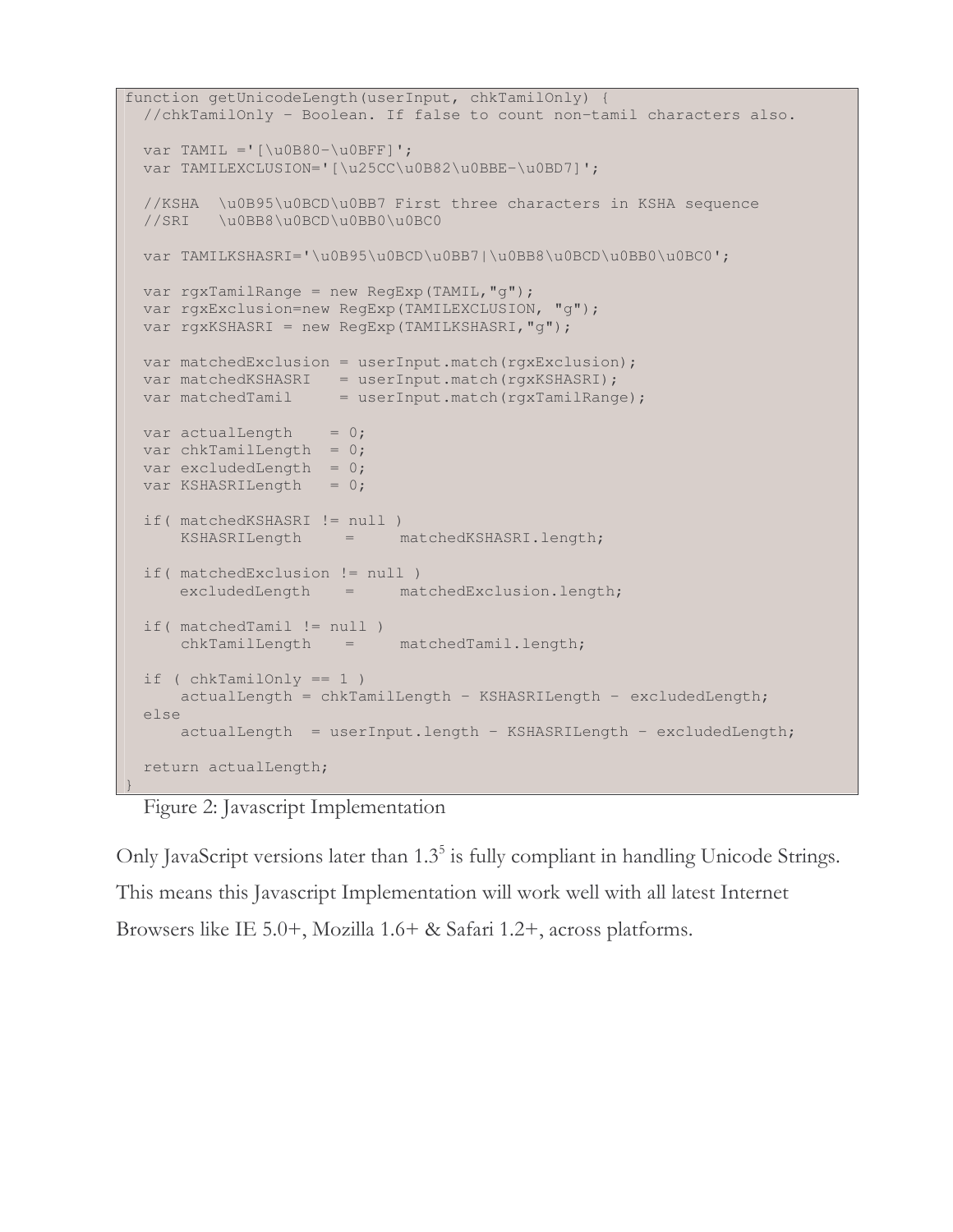### **PERL Implementation**

In the PERL Implementation, the technique used is very similar to Microsoft .NET implementation. We use the Unicode Category to find out which characters to exclude in counting. The interesting thing in this implementation is that I have used Regular Expressions to do this, unlike in .NET, where I had looped through each character.

```
sub GetUnicodeStringLength {
my $SourceString = @_[0];
#this is to check whether tamil characters alone should be counted#
my $TamilOnly = @[1];#finding the full length of string#
my $SourceLength=length($SourceString);
#variable to count non spacing characters #
my $CountSpcAndNonSpc = 0;
#take clone of string for replacing the characters to be excluded in counting#
#Mc : Spacing Combining Mark, Mn : Non-Spacing Mark, Cc : Control, Cn : Not Assigned
my $SourceStringForReplace=$SourceString;
if($SourceStringForReplace=~m/[\p{Mc}\p{Mn}\p{Cc}\p{Cn}]+/g)
{
 $CountSpcAndNonSpc =$SourceStringForReplace=~s/[\p{Mc}\p{Mn}\p{Cc}\p{Cn}]+//g;
}
#variable to count unand \frac{1}{2}my $CountSriAndKsha=0;
#take clone of source string to replace \muh and \sigmamy $SourceSpecial=$SourceString;
#replace \int_{\x}{0bb8}\x{0bcd}\x{0bcd}\x{0bb}\x{0bc0}\x{0bc0} and \frac{1}{\x{0b95}\x{0bcd}\x{0bc7}} #
if($SourceSpecial=~m/\x{0b95}\x{0bcd}\x{0bb7}|\x{0bb8}\x{0bcd}\x{0bb0}\x{0bc0}/q)
{
$CountSriKsha=$SourceSpecial=~s/\x{0b95}\x{0bcd}\x{0bb7}|\x{0bb8}\x{0bcd}\x{0bb0}\x{0bc0}//g;
}
#if tamil characters alone should be counted#
my $NonTamilCount=0;
if($TamilOnly==1)
{
my $SourceSpecial = $SourceString;
$NonTamilCount=$SourceSpecial =~s/\p{^Tamil}//g;
}
my $ResultCount = $SourceLength -($CountSpcAndNonSpc + $CountSriKsha + $NonTamilCount);
return $ResultCount;
}
```
Figure 3: PERL Implementation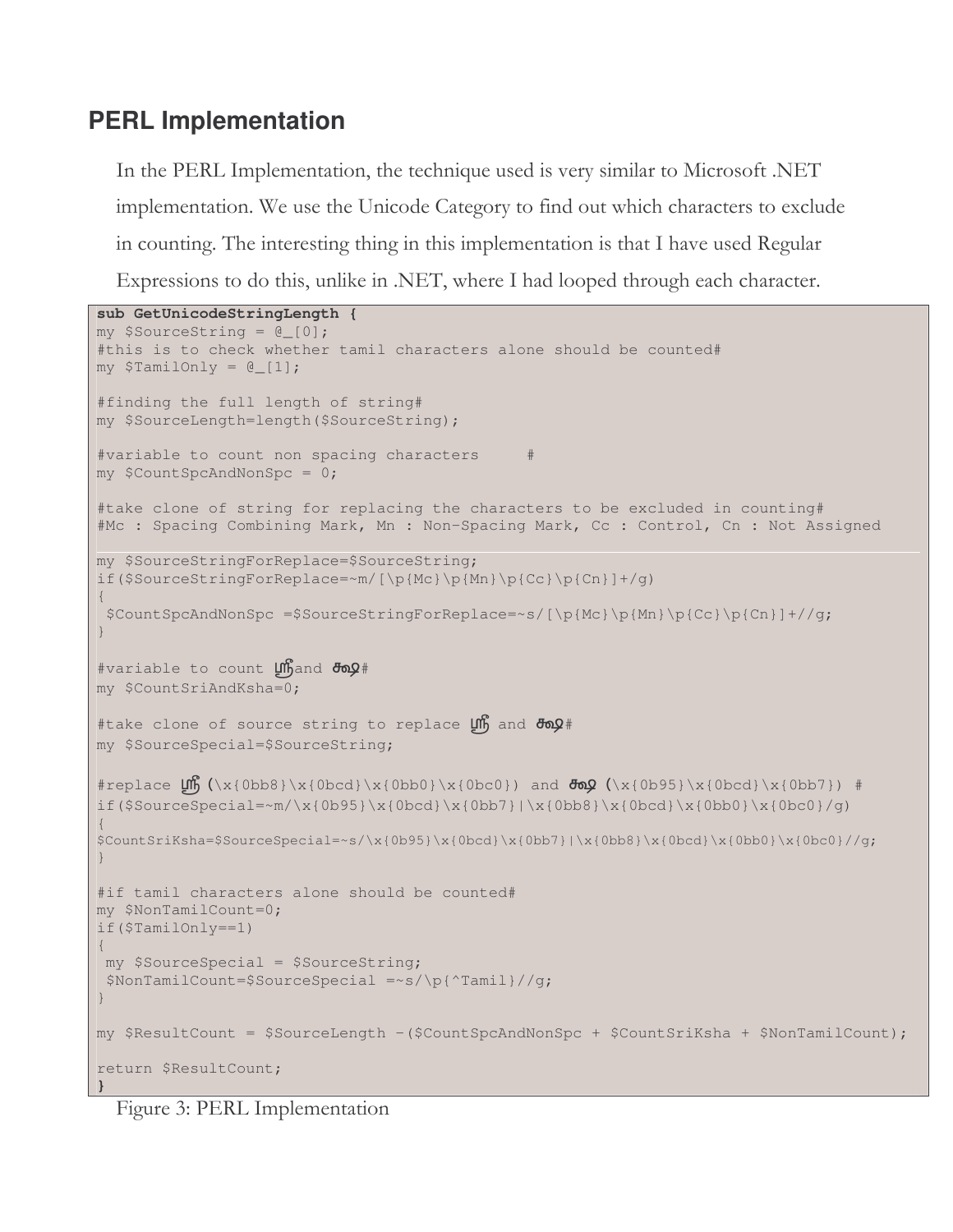Please note the same technique can be used in .NET as well, and the two implementations use different techniques to achieve the same result only to illustrate variety in problem solving.

While developing this solution in PERL, I noticed that using RegEx to count characters in a Unicode String didn't perform correctly all the time. To circumvent this problem, I have replaced the characters to be excluded and then counted the number of characters replaced.

Beginning with version 5.6, Perl<sup>6</sup> uses logically-wide characters to represent strings internally. This means all Unicode String Handling, including Regular Expressions (REGEX) based functions will perform correctly in PERL versions greater than 5.6.

#### **Glyph Count**

In the Microsoft .NET Implementation, I have tried to implement a function that returns the count of Glyphs that will be used to display a Tamil Unicode String. It has to be noted that Glyphs and number of Glyphs used is dependent on the Font used, so this glyph count is only indicative and not conclusive.

One application I see for the Glyph count is to design CSS and Layout accurately. This is possible, as knowing Glyph count, we can pre-determine the number of pixels that will be used to display a Tamil String.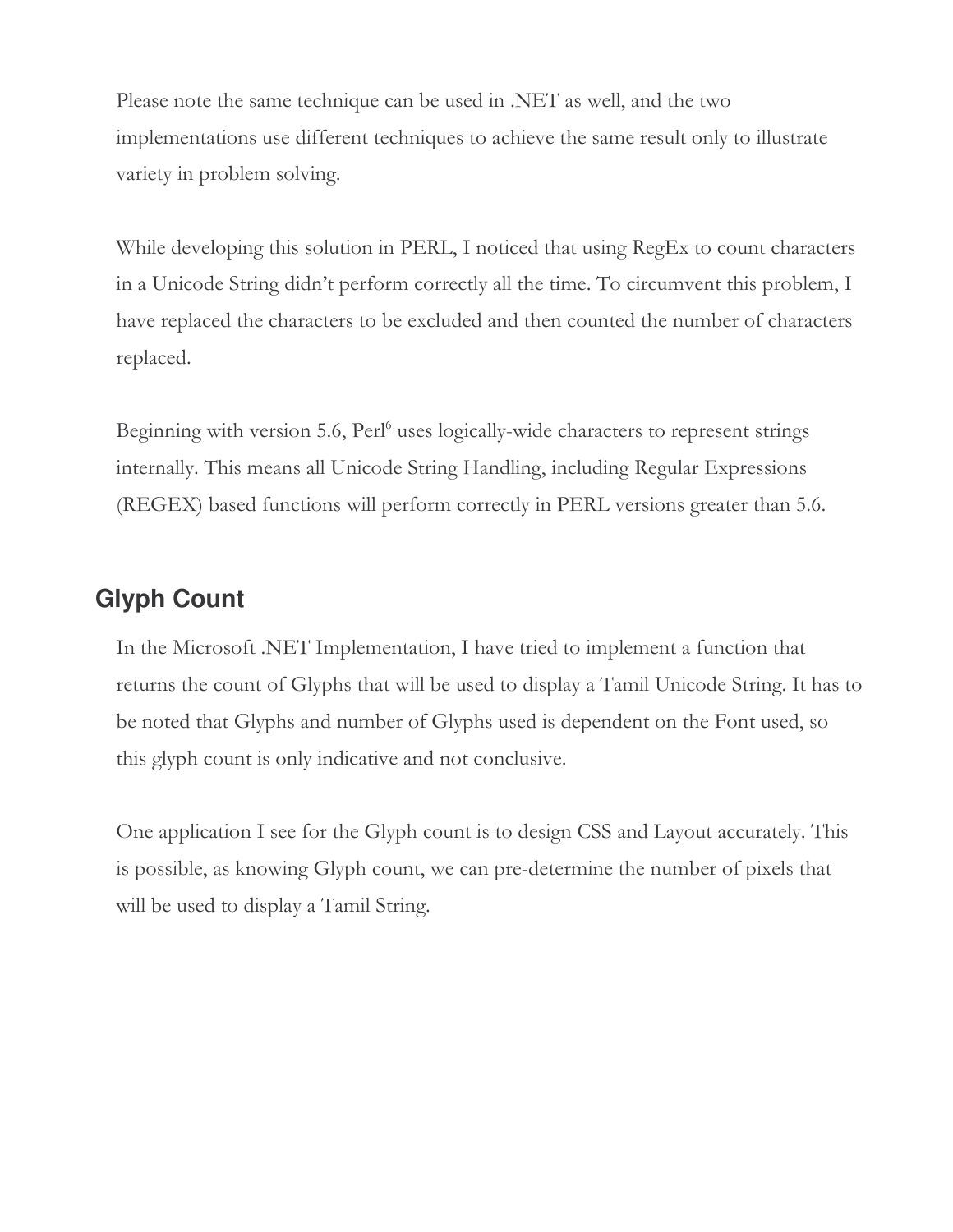```
Public Function GetGlyphCount() As Integer
   'regex for characters with 0 glyph count
    \circ 0B82 \circ 0BBF \circ 0BC0 \circ 0BC1 \circ 0BC2 \circ 0BCD
    'regex for characters with 2 glyph count
    ' OOIT OBCA COIT OBCB COM OBCC
    Dim rgxCountGlyph As Regex
    Dim CountTwoGlyphs As Integer
    Dim CountZeroGlyph As Integer
   Dim GlyphCount As Integer
   rgxCountGlyph = New Regex("[\u0BCA\u0BCB\u0BCC]")
   GlyphCount = InputString.Length
   CountTwoGlyphs = rgxCountGlyph.Matches(InputString).Count
   CountZeroGlyph = rgxCountGlyph.Matches(InputString, _
"[\u0B82\u0BBF\u0BC0\u0BC1\u0BC2\u0BCD]").Count
    GlyphCount += CountTwoGlyphs - CountZeroGlyph
    rgxCountGlyph = Nothing
    Return GlyphCount
End Function
```
Figure 4: Glyph Count Implementation in Microsoft VB.NET

# **Conclusion**

Using these generic implementations, we can easily count the number of Tamil letters present in a Unicode String. This will help us to manage Tamil inputs and ensure we achieve our desired display layouts as easily as we do English Text.

# **Foot Note from Author**

I would like to thank Mr.Muthu Nedumaran, Chairman, INFITT and

Dr.K.Kalyanasundaram, Vice Chairman, INFITT for encouraging me to write this paper. Initially I was only working on a quick-fix for this problem, but Mr.Muthu inspired me to work on this complete, multi-platform solution.

I also would like to express my thanks to my colleagues at Vishwak Solutions Pvt. Ltd., Ms.V.Srimathi and Mr.Sathish Kumar. Both of them helped me in coding the PERL and JavaScript implementations.